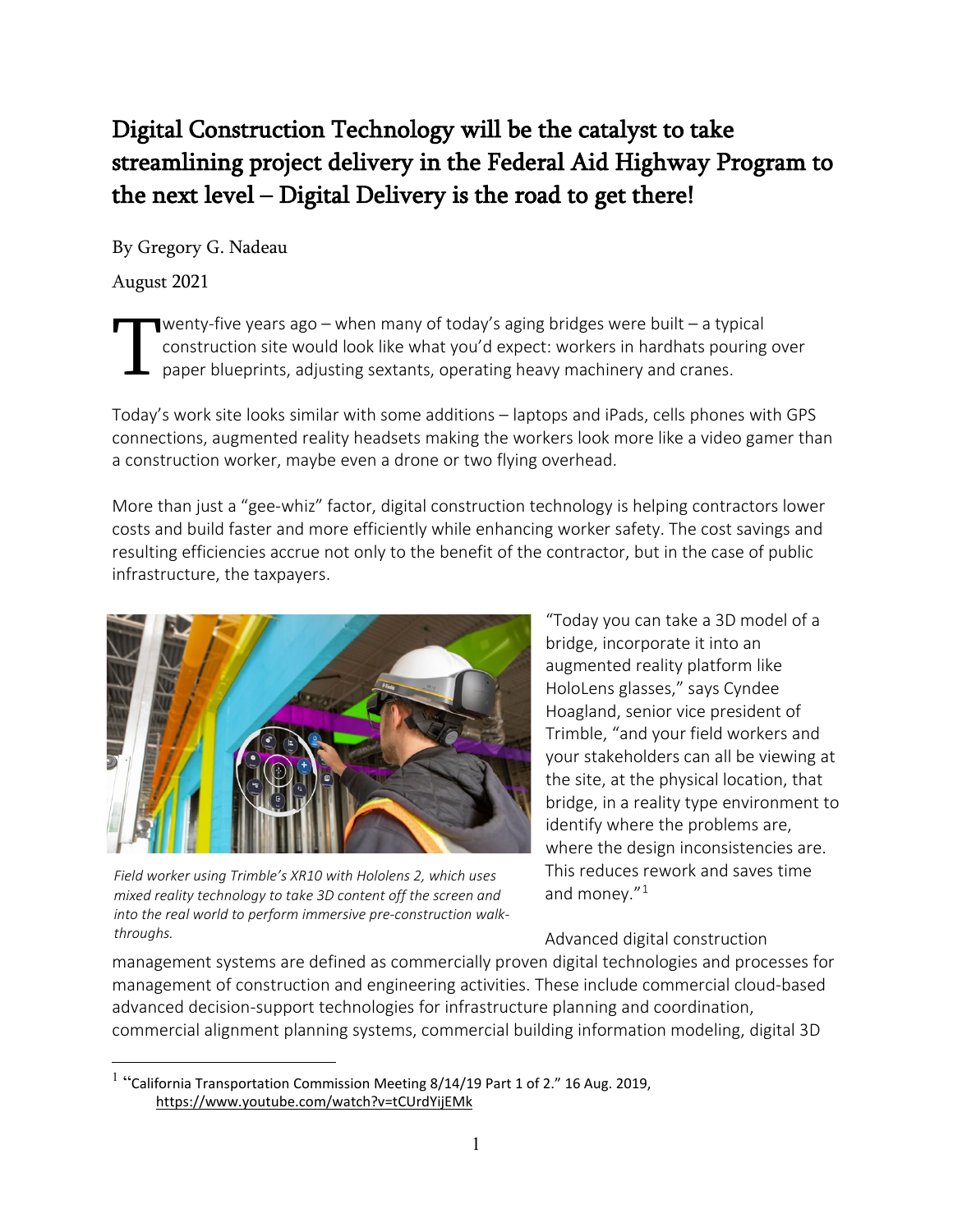design software and systems; specialized software, technologies, and systems for planning, construction, maintenance, modernization and management, and asset management systems for machines, site equipment, and personnel; and project delivery systems for project management.

Spurred by a program called Every Day Counts (EDC) – a partnership between state departments of transportation and the Federal Highway [Administration](https://highways.dot.gov/) (FHWA) which since 2010 has worked to identify and deploy proven innovations – digital technology has slowly worked its way into today's highway and bridge construction projects. This includes 3D modeling, AI and robotics, virtual and augmented reality, building information modeling (BIM) and cloud computing, drone

monitoring and more. And not just in the design phase. More state and local infrastructure agencies are working with the private sector to enable and encourage engineers and contractors to connect at a whole new level. These technologies are now in the field, revolutionizing not just how roads and bridges are modeled and configured but how they are built.

*Digital construction technology can lower the cost of major infrastructure projects by as much as 25%*

Digital construction technology is being utilized to avoid mistakes, speed up the construction process and ensure efficiency in project delivery. Because mistakes take time and time is money, not only in the context of sequencing of construction, but in the context of how much longer it takes to complete a project. The longer that takes, the more costly it is to the environment, to commerce and overall congestion in our daily lives. So, the more efficiency you bring to project delivery, the more everyone benefits, including users and taxpayers.

As the COVID-19 pandemic presented new workplace challenges that will continue to evolve, the move toward on-site digital construction technology has accelerated. Indeed, recent data suggests that we have vaulted five years forward in consumer and business digital adoption in a matter of around eight weeks.<sup>[2](#page-1-0)</sup> Companies are utilizing existing software and database technology, along with wearable trackers, to monitor the health of workers and ensure compliance with distancing rules. For example, distributed working has intensified the need for teams to share information and collaborate remotely, leading 1.2 million users to join Trimble Connect, an example of a cloud-based platform that makes it possible for people to connect and work together from anywhere in the world.<sup>3</sup>

<span id="page-1-0"></span><sup>2</sup> Baig, Aamir, et al. *The COVID-19 Recovery Will Be Digital: A Plan for the First 90 Days*. McKinsey & Company, 14 May 2020, [www.mckinsey.com/business-functions/mckinsey-digital/our-insights/the-covid-19-recovery-will](http://www.mckinsey.com/business-functions/mckinsey-digital/our-insights/the-covid-19-recovery-will-be-digital-a-plan-for-the-first-90-days)[be-digital-a-plan-for-the-first-90-days#](http://www.mckinsey.com/business-functions/mckinsey-digital/our-insights/the-covid-19-recovery-will-be-digital-a-plan-for-the-first-90-days)

<span id="page-1-1"></span><sup>3</sup> "The next Generation of Workers to Improve Efficiency of Construction." *ME Construction News*, 16 June 2020, [https://meconstructionnews.com/41973/the-next-generation-of-workers-to-improve-efficiency-of](https://meconstructionnews.com/41973/the-next-generation-of-workers-to-improve-efficiency-of-construction#_ftn1)[construction#\\_ftn1](https://meconstructionnews.com/41973/the-next-generation-of-workers-to-improve-efficiency-of-construction#_ftn1)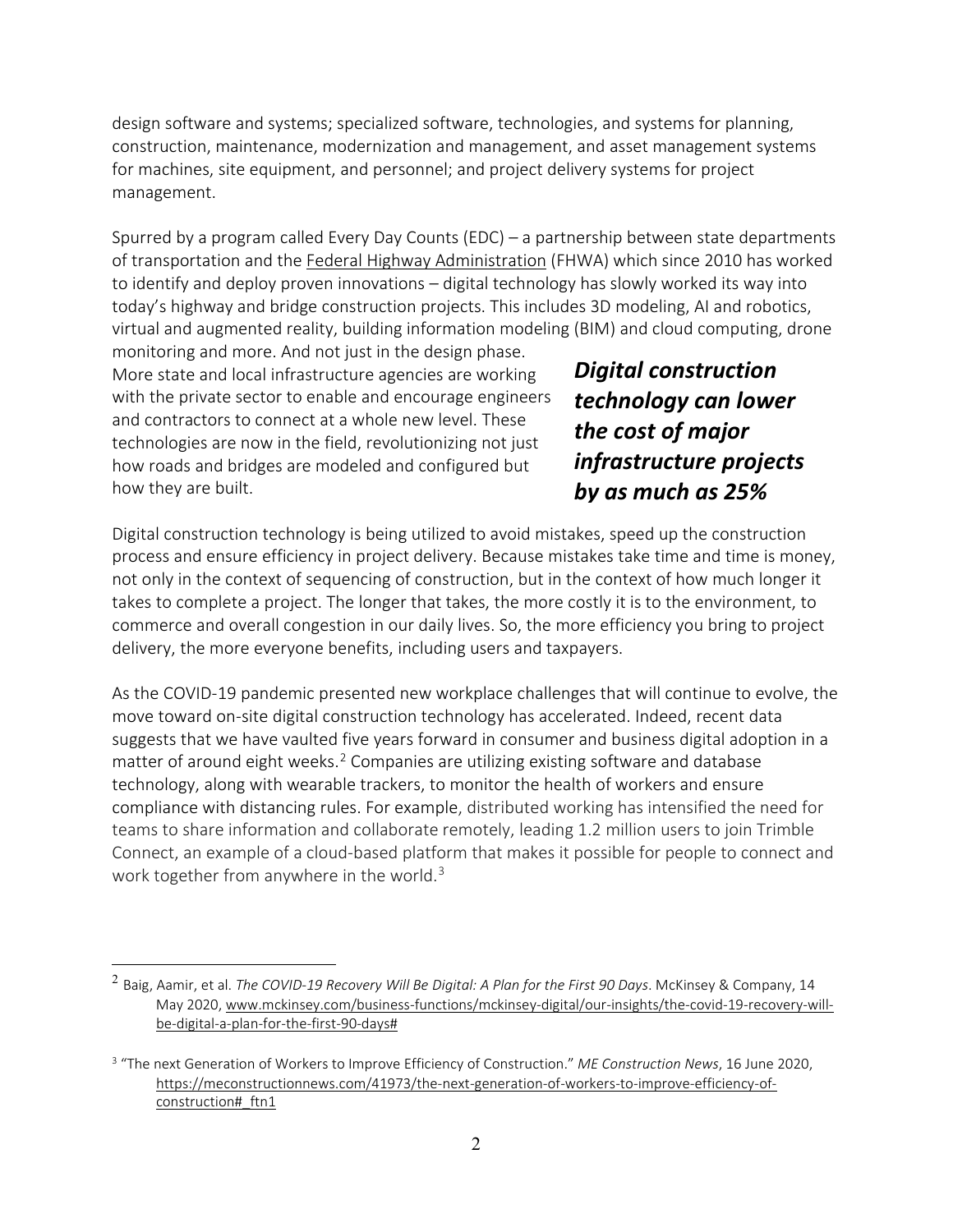#### **FHWA Accelerated Innovation Deployment (AID) Program** *Notice of Financial Opportunity Section A, Program Description*

The AID Demonstration Program is one aspect of the multifaceted Technology and Innovation Deployment Program (TIDP) approach and provides funding as an incentive for eligible entities to accelerate the implementation and adoption of proven innovation in highway transportation. The AID Demonstration provides incentive funding for activities eligible for assistance in any phase of a highway transportation project between project planning and project delivery including planning, financing, operation, structures, materials, pavements, environment, and construction that address the TIDP goals:

- A. Significantly accelerate the adoption of innovative technologies by the surface transportation community;
- B. Provide leadership and incentives to demonstrate and promote state-of-the-art technologies, elevated performance standards, and new business practices in highway construction processes that result in improved safety, faster construction, reduced congestion from construction, and improved quality and user satisfaction;
- C. Construct longer-lasting highways through the use of innovative technologies and practices that lead to faster construction of efficient and safe highways and bridges;
- D. Improve highway efficiency, safety, mobility, reliability, service life, environmental protection, and sustainability;
- E. and develop and deploy new tools, technique, and practices to accelerate the adoption of innovation in all aspects of highway transportation.

*[https://www.fhwa.dot.gov/innovation/grants/docs/NOFO\\_693JJ321NF\\_AIDDP\\_508.pdf](https://www.fhwa.dot.gov/innovation/grants/docs/NOFO_693JJ321NF_AIDDP_508.pdf)*

But there is much the industry and Congress can do to accelerate the adoption of this time and moneysaving technology. As Congress and the Administration develop bipartisan legislation to provide the elusive significant new investment in our nation's infrastructure, there

### is a once-in-a-generation opportunity for federal and state leadership to accelerate the transformation of the nation's public infrastructure agencies responsible for delivering projects in an integrated digital world.

Resources were directed by Congress in the Further Consolidated Appropriations Act 2020, which prioritized incentive grant funding toward the application of "Advanced Digital Construction Management Systems" through FHWA's Technology and Innovation Deployment Program (TIDP) that could help accelerate the implementation and delivery of this category of innovations and technologies to state DOTs and local transportation infrastructure agencies delivering projects under the FAHP. This technology has

been extensively validated through research and development (in the public and private sector) for more than a decade, as well as extensive outreach and engagement with state and local agencies through EDC. The TIDP program provides funds for states and localities to acquire technologies, train personnel, and utilize digital delivery technology in projects.

The FHWA recently published a "Notice of Financial Opportunity" (NOFO) (see sidebar above) and expect to provide up to \$10 million for the current fiscal year.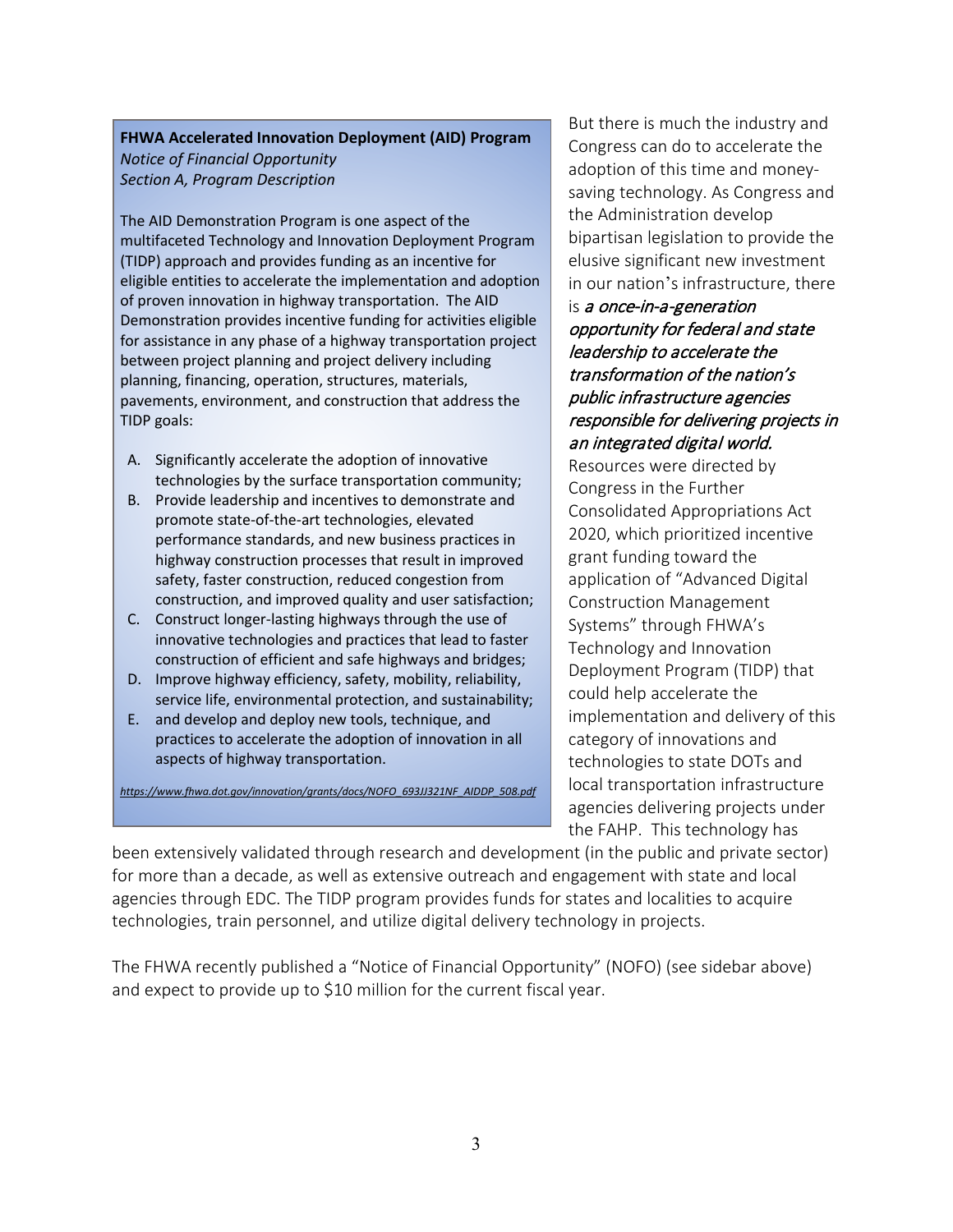#### **Florida DOT is a Digital Leader** *Facilitating e-Construction*

Florida DoT is using digital construction technologies to implement e-Construction workflows based on its desire to use more efficient and state of the art technology.

Contractors can provide detailed earthworks quantities and reports in a format more easily utilized by the Florida DoT, streamlining construction workflows. This workflow will allow FDOT to take advantage of 3D data models and the benefits of automated machine guidance resulting in better quality roads, improved safety during the construction process and reduction in rework costs. **Construction cost savings of up to 25% relating to estimating, scheduling, and value-engineering can be achieved using these technologies.**

<http://www.fdot.gov/construction/eConstruction/Trimble.shtm>

### Early in the Digital Construction Revolution

The introduction of digital construction technology in the transportation sector didn't happen overnight. Every Day [Counts](https://www.fhwa.dot.gov/innovation/everydaycounts/about-edc.cfm) (EDC) was launched in 2010 when the Federal Highway Administration (FHWA) partnered with state DOTs and the private sector to help usher in a new era of innovation in the highway and bridge sector. I served as the FHWA Deputy Administrator during that time. EDC works with state transportation departments, county and local governments, tribes, private industry, and other stakeholders to identify and rapidly deploy proven, yet underutilized innovations to shorten the project delivery process, enhance roadway safety, reduce traffic congestion, and integrate automation.<sup>[4](#page-3-0)</sup> Proven innovations promoted through EDC facilitate greater efficiency at the state and local levels, saving time, money and resources

that can be used to deliver more projects.

In 2012, Round 2 of EDC included the 3D modeling initiative which launched six years of commitment by FHWA and states to build toward digital project delivery in the Federal Aid Highway Program (FAHP). The first round of EDC initiatives was all about tools to help accelerate and streamline delivery of projects.

Each successive round of EDC initiatives, however, offered even more advanced technology initiatives, like 3-D modeling. That was something contractors were advocating for to encourage state DOTs to accelerate their understanding of the opportunities and benefits digital construction technology could provide. Because all these innovations are designed to eliminate mistakes, streamline construction, increase efficiency, and ultimately save time and money.

More of the nation's state DOTs are exploring the use of 3D engineered models in construction, and several have developed mature practices. (*I've highlighted examples in Florida and Utah that are among the leaders nationally*.) As a result, the tools and techniques used to collect and process data to build 3D models during various stages of the project — planning, surveying,

<span id="page-3-0"></span><sup>4</sup> "About Every Day Counts (EDC)." *U.S. Department of Transportation/Federal Highway Administration*, [www.fhwa.dot.gov/innovation/everydaycounts/about-edc.cfm.](http://www.fhwa.dot.gov/innovation/everydaycounts/about-edc.cfm)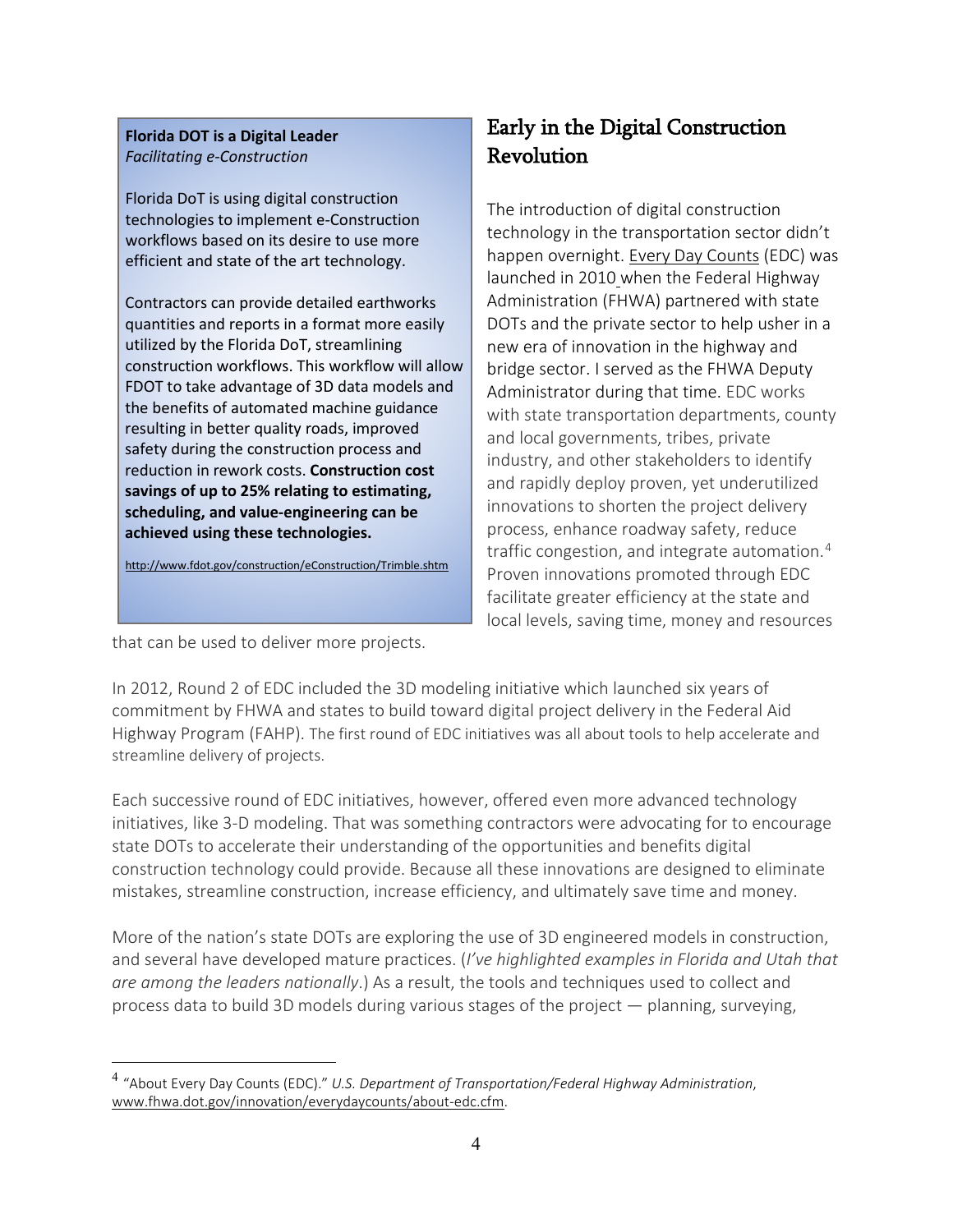design, construction, and asset management  $-$  are rapidly maturing.<sup>5</sup> However, the reality today is that we need to pick up the pace. Importantly, FHWA included in the current round of EDC initiatives a technology initiative focused on Digital As-builts and e-Ticketing.

The FHWA EDC website describes the initiatives as follows: "Converting paper-based materials ticketing systems and as-built plans into electronic (e-Ticketing) workflows and digital as-builts enhances the accessibility of highway project data. e-Ticketing improves the tracking, exchange, and archiving of materials tickets. Digital information, such as 3D design models and other metadata, enhances the future usability of as-built plans for operations, maintenance, and asset management."

Implementing e-Ticketing and digital as-builts into project delivery enhances safety, quality, and cost savings by improving the accessibility of project data." ([https://www.fhwa.dot.gov/innovation/everydaycounts/edc\\_6/\)](https://www.fhwa.dot.gov/innovation/everydaycounts/edc_6/)

EDC-6 is in the first of a two-year cycle. According to the recently published EDC -6 Summary and Baseline Report: (May 2021) FHWA reports:

- "Forty-three States plan to be at the demonstration, assessment, or institutionalized stages of e-Ticketing at the end of EDC-6, compared to 18 at the beginning." (An alltime record of participation for an EDC initiative.)
- "The number of States attaining the demonstration, assessment, or institutionalized stages of digital as-builts is expected to grow from 10 to 27." (A significant number, but we can do better.)

The EDC program has stood the test of time. FHWA staff and former Deputy Administrator Brandye Hendrickson are to be commended for their leadership in transitioning EDC to a new Administration in 2017. I fully expect the Biden Administration under the leadership of FHWA Acting Administrator Stephanie Pollack to continue this commitment to accelerating innovation throughout the Federal Aid Highway Program (FAHP). EDC has made a significant and positive impact in accelerating the deployment of underutilized innovations and in contributing to an evolving culture of innovation within the highway infrastructure community. Since the program's inception, each state has used 19 or more of the 52 innovations promoted through Every Day Counts, and some states have adopted more than 40. Many of these innovations have become mainstream practices across the country. (See case study sidebars) $6$ 

A relatively new and particularly cool example of digital construction technology is Trimble's [SiteVision,](https://sitevision.trimble.com/) a user-friendly outdoor augmented reality system that combines geospatial referencing with 3D visualization to provide context to building models. It allows users to view

<span id="page-4-0"></span><sup>5</sup> "3D Engineered Models: Schedule, Cost and Post-Construction." *U.S. Department of Transportation/Federal Highway Administration*, [www.fhwa.dot.gov/innovation/everydaycounts/edc-3/3D.cfm](http://www.fhwa.dot.gov/innovation/everydaycounts/edc-3/3D.cfm)

<span id="page-4-1"></span><sup>6</sup> "About Every Day Counts (EDC)." *U.S. Department of Transportation/Federal Highway Administration*, [www.fhwa.dot.gov/innovation/everydaycounts/about-edc.cfm.](http://www.fhwa.dot.gov/innovation/everydaycounts/about-edc.cfm)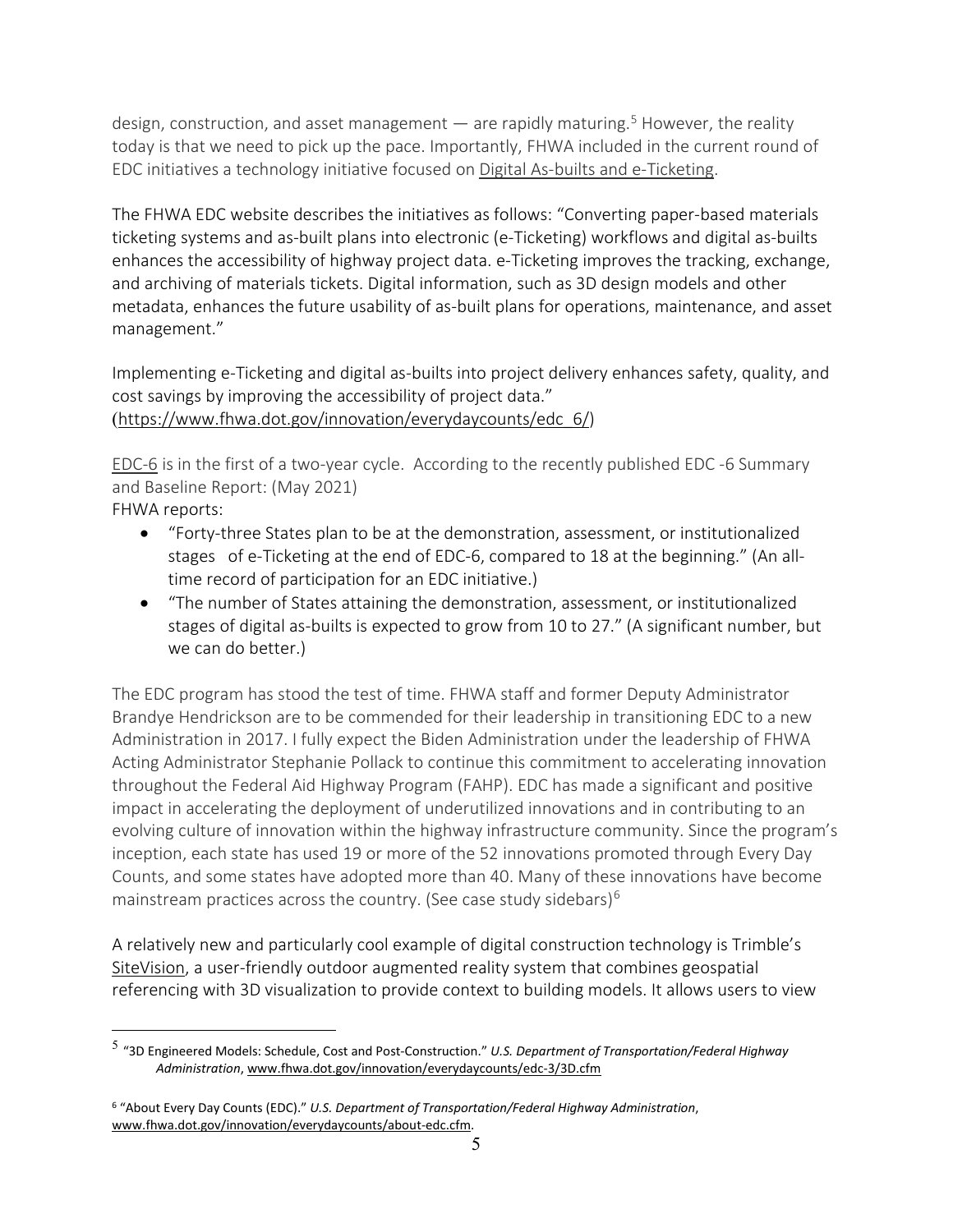new designs, reveal existing hidden infrastructure (like underground utilities) or visualize how new landscapes may change over time, without having to interpret multiple drawings and maps.



*Trimble's SiteVision Augmented Reality System allows workers to easily visualize, explore and understand complex geospatial information right from their mobile device.*

"Trimble delivers innovative, intelligent technology solutions enabling on time, on budget and high-quality infrastructure projects," said Cyndee Hoagland, senior vice president of Trimble, "We connect the physical world to the digital worlds. You can save time and money if you design and construct digitally before you break ground and construct in the real physical world." Hoagland explains that large infrastructure projects have a built-in 20% rework – redoing or correcting work that was not done correctly the

first time. Two factors alone (poor communication and poor access to project data) accounted for \$31.3 billion of rework costs in 2018 in the US market. [7](#page-5-0) "Using technology allows you to reduce that rework by 50%," said Hoagland. "There are significant cost savings by leveraging technology."

### **The 2D-3D-2D Shuffle: Highway and Bridge Project Streamlining through Digital Delivery**

Like nearly everything else in today's world, the future of construction is digital. As we've seen, the advantages of using digital technology over traditional methods in the design and even the actual construction of major projects have been amply demonstrated. A comprehensive study by the University of California at Davis and CalTrans, (California' Department of Transportation) found that utilizing advanced highway maintenance and construction technology – 3D and building information modeling (BIM), computer aided design, automated machine guidance, etc. – "increased efficiencies for tax dollars, cost savings, reduce(d) construction conflicts, decrease(d) construction time, and enhanced workers' and public safety."

Why then have many state DOTs been relatively slow to evolve their requirements, technologies, and practices (with several notable exceptions) and sticking for the most part with legacy design and construction methods – 2D paper drawings and blueprints that on a major construction project can number into the thousands of individual sheets of paper?

<span id="page-5-0"></span><sup>7</sup> Imerso. "How to Reduce the Cost of Construction Mistakes." *Medium*, Medium, 23 Mar. 2020, [medium.com/@imerso/how](mailto:medium.com/@imerso/how-to-reduce-the-cost-of-construction-mistakes-9551a4027696)[to-reduce-the-cost-of-construction-mistakes-9551a4027696](mailto:medium.com/@imerso/how-to-reduce-the-cost-of-construction-mistakes-9551a4027696)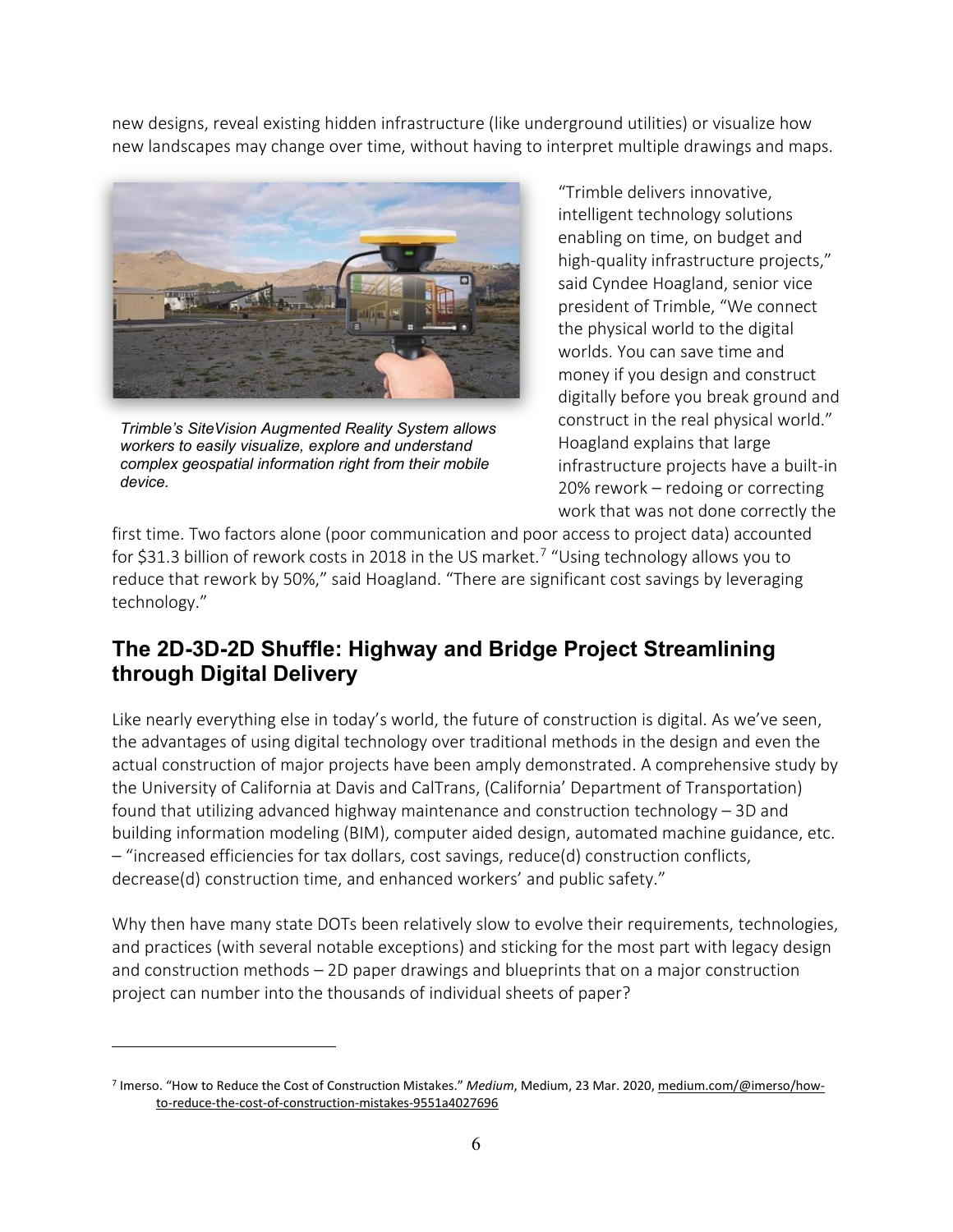State DOTs and other infrastructure agencies across the country should be prioritizing the conversion of their project management platforms by adopting these proven technologies and accelerating the transition from legacy design and construction methods. In our world, the term project streamlining is often associated with addressing alleged inefficiencies caused by environmental regulation. Digital project delivery technology is the ultimate streamlining tool that can have a range of impacts on the project delivery continuum as well as transparency, accountability, and sustainability.

After several conversations with knowledgeable professionals in the field and who helped inform much of this paper, the following are a few thoughts that capture what I consider to be some of the opportunities and challenges to advance the state of practice in public transportation infrastructure project delivery:

In many departments and agencies, the problem begins with outdated business models and an antiquated paper process that's linked to the business model along with the age-old focus in the highway and bridge sector, that of assignment of risk. There is the legal document for construction, and in most cases today the legal document is a piece of paper. "So, the old model is, I have a designer build these 2D paper sheets, and then I hand them to the contractor, and they can't change them, because if they change anything then I have risk and I don't want that. I don't want the liability," according to one knowledgeable practitioner. He went on to say, "The Europeans figured out years ago that you don't need a piece of paper to be a legal document you could actually have a 3D model that's a legal document. This is what you're going to build, this is the legal model. That's standard practice in Europe today."

Utah and Florida are two examples of states leading the way toward Digital Delivery in the FAHP. (see sidebars). But some states are slow to transitioning away from traditional methods, even when they cost more and can lengthen the time for project delivery. To illustrate, on a large highway construction project there can be as many as 6,000 individual drawings for that single project – one drawing for geologic data, one for materials data, one for environmental data, etc.

And then there are change orders. Every project has any number of change orders and every change order adds a minimum of one more sheet of paper, which also adds time and money.



So, there is a need for agency policy leadership to understand the full scope of benefit Digital Delivery can bring to project delivery. Back to our 6,000 sheets of paper. When you're

working on 6,000 sheets of a design, things get missed, you have to go back and rework them, there are more change orders because you didn't catch stuff early because it's hard to go through 6,000 pieces of paper and make sure you don't have any gaps in the design.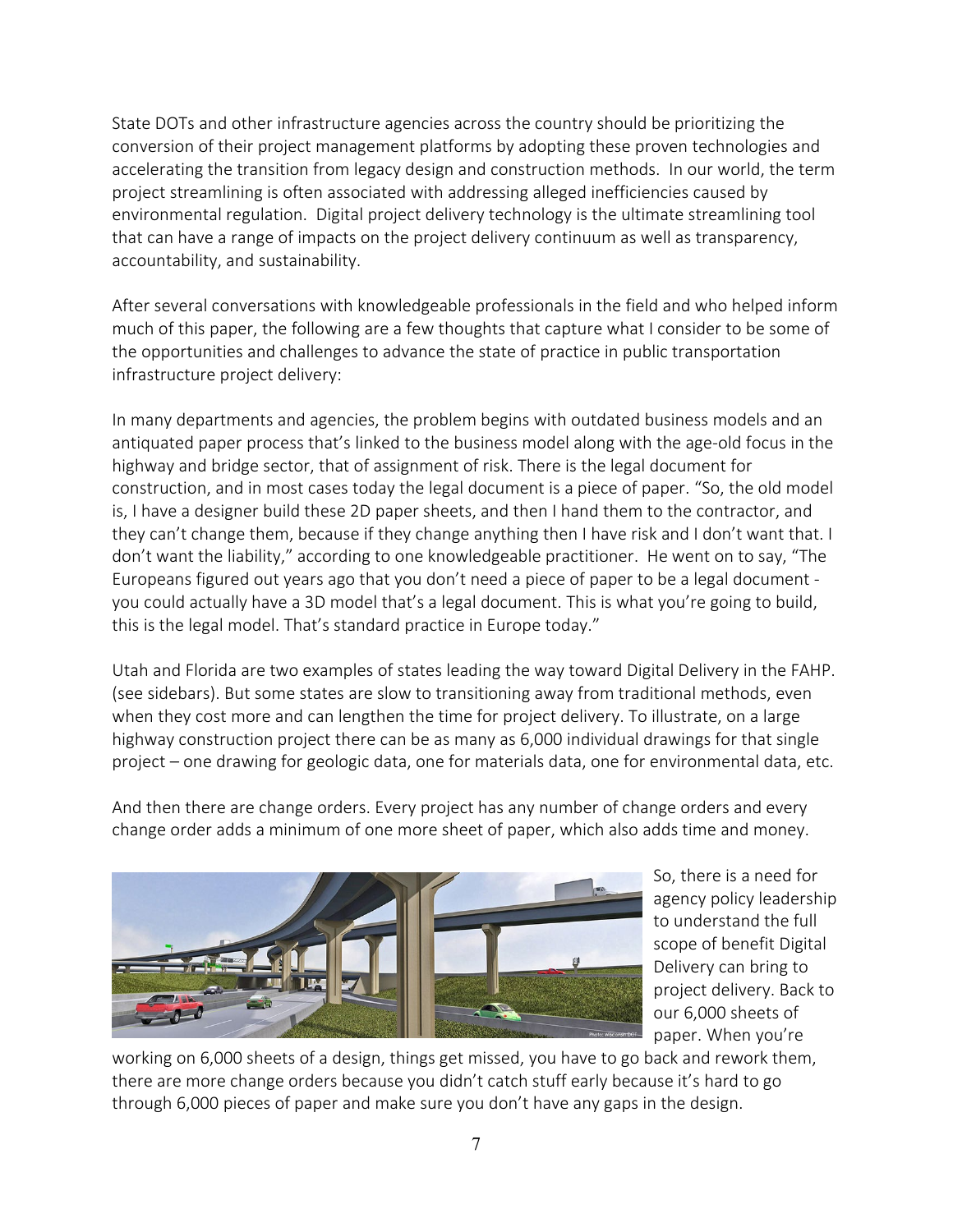3D modeling makes the process much easier, more accountable, and transparent. With a 3D model, you can link it to everything about that project. I can literally put an unlimited amount of information linked into that model. Everything is in one place, all your data for that project accessed in that one model. The digital twin of your infrastructure. Instead, I've got 6,000 sheets of just the design information. If I want the geological information, that's another 6,000 sheets of paper. Oh, and then I've got to figure out what street signage is in this project, now that's another thousands of sheets of paper I need to manage. Why would you want to do that to yourself? Wouldn't you want all the information in one place?

And you can even be a layperson like me and not need engineering or construction experience to look at a model and go, "Oh, that's a road with a bridge!" But with 6,000 sheets of paper, it's hard to tell what is what.



## **FHWA EDC-6 / e-Ticketing and Digital As-Builts Initiative**

[https://www.fhwa.dot.gov/innovation/everydaycounts/edc\\_6/](https://www.fhwa.dot.gov/innovation/everydaycounts/edc_6/)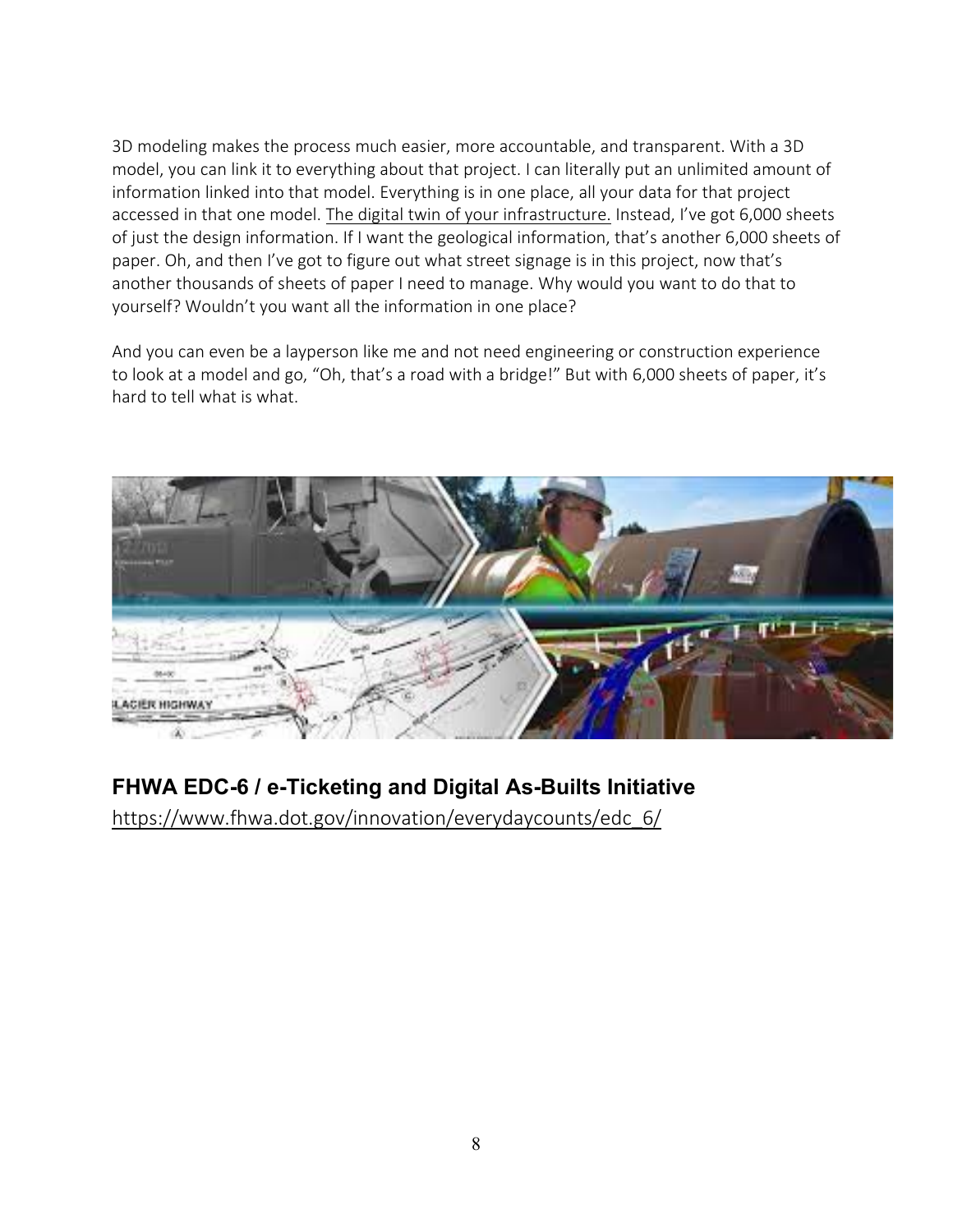#### *UtahDOT: Facilitating 3D Engineered Modeling Construction Workflows*

In 2014, by working together using the Bentley Developer SDK, and collaborating on the development of Bentley's imodel schema, Trimble and Bentley created the first end to end workflow from initial feasibility study planning through design, bidding and construction for road and rail projects. The workflow achieved supported the FHWA's "Every Day Counts" initiative for e-Construction. Leading adopters of the solution have begun using e-Construction through the design, bid, and construct process providing digital design data for contractors to improve both the bidding and construction processes using a paperless methodology.

UDOT is also pioneering MALD (Model As Legal Document) methodology across many of their road construction projects. The highly successful SR-20 Pilot study involved Trimble digital construction technologies to streamline intelligent transfer of construction designs directly to the contractor via paperless plans. Trimble estimates that this approach resulted in a 17% reduction in time and up to 50% reduction in rework costs.

UDOT is now applying this methodology to the I-80 Widening project as well as four Construction Management General Contractor studies. By leveraging digital construction technologies, UDOT has a goal to ensure all future projects will be paperless based on 3D modelling construction workflows.

[https://www.udot.utah.gov/main\\_old/uconowner.gf?n=28020407138819186](https://www.udot.utah.gov/main_old/uconowner.gf?n=28020407138819186)

Because some contractors are taking advantage of digital construction technology while some DOTs are not, the situation leads to almost absurd time and moneywasting complications. For example, a lot of contractors want to use automated machine guidance technology. But to use it, they must convert the 2D plans to a 3D model. But then because the legal document is a 2D plan, they must take the 3D model and convert it back to a 2D plan due to the antiquated nature of their procurement process – I call it the 2D-3D-2D shuffle.

The technology is not all that esoteric or hard to use. A colleague put it to me this way, "There are child toy sets today that you can buy off the shelf where a kid can build a 3D model on her/his computer and print it out." We have homeowners using 3D modeling to design their kitchens. Public infrastructure owners of course face much more complex applications and challenges and

therefore must consider it an imperative to accelerate the advancement of the state of practice in Digital Delivery in their states. It will be the most valuable project streamlining tool in their project delivery efficiency tool chest. Which is why public infrastructure owners should compel this transformation in our sector within the life of the next multi-year surface transportation bill. To achieve that, states need the support and encouragement of the Federal Government.

The savings in time as well as cost for utilizing Digital Technology are well [documented.](https://www.fhwa.dot.gov/innovation/everydaycounts/about-edc.cfm) An analysis of construction projects in Norway using digital construction methods found the number of change orders on a project decreased from almost 19% to just 4%, with a 90% reduction in produced drawings.